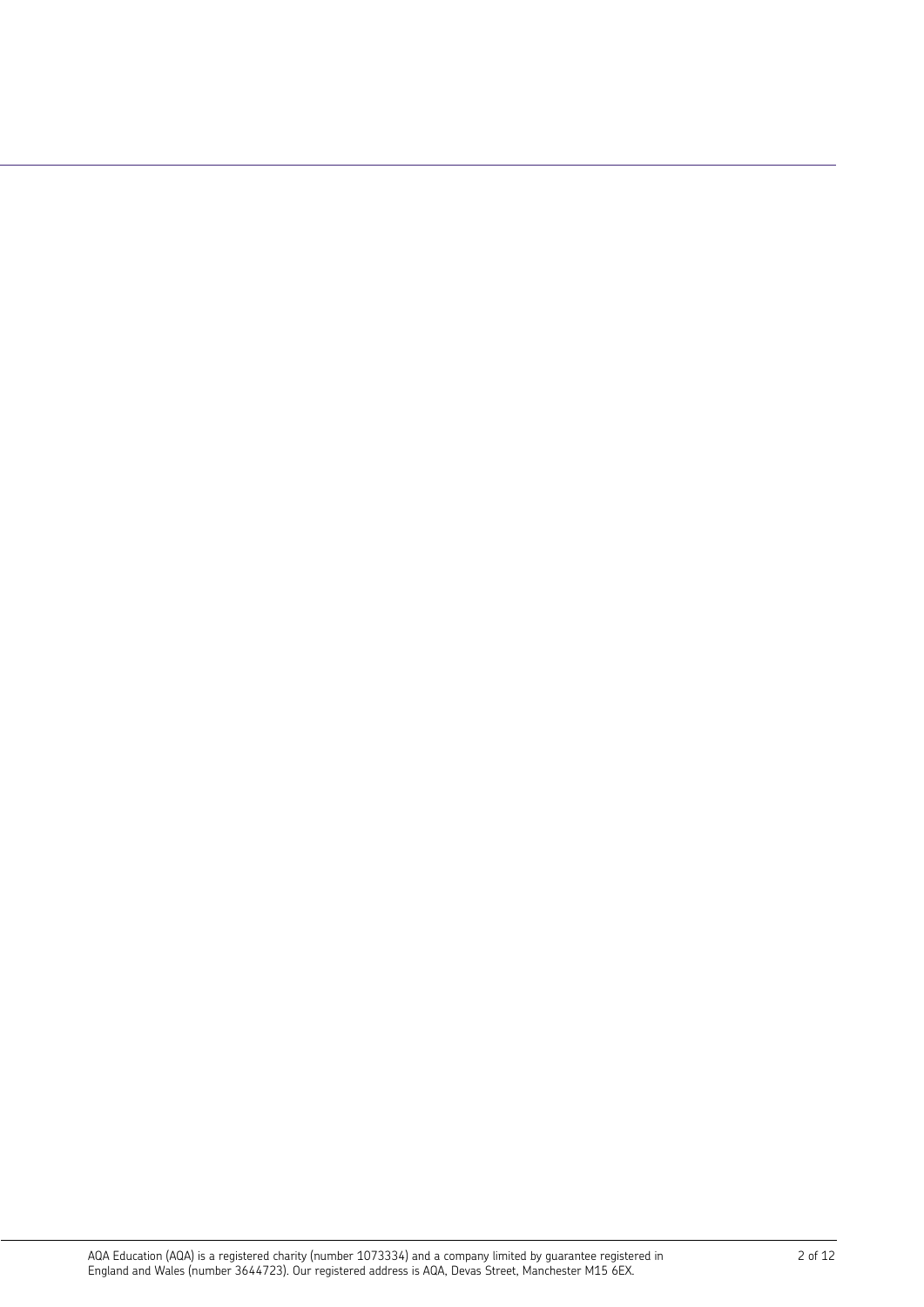# **Contents**

| <b>Contents</b>                           | Page           |
|-------------------------------------------|----------------|
| Paper 1 - reading summary task            | 4              |
| Paper 1 - translation task                | 4              |
| Paper 1 - research project one: essay one | 5              |
| Paper 1 - research project two: essay two | 5              |
| Paper 2 - essay: texts                    | $\overline{7}$ |
| Paper 2 - essay: films                    | $\overline{7}$ |
| Paper 3 - summary task                    | 8              |
| Paper 3 - translation task                | 8              |
| Paper 3 - multi-skill task 1              | 8              |
| Paper 3 - multi-skills task 2             | 9              |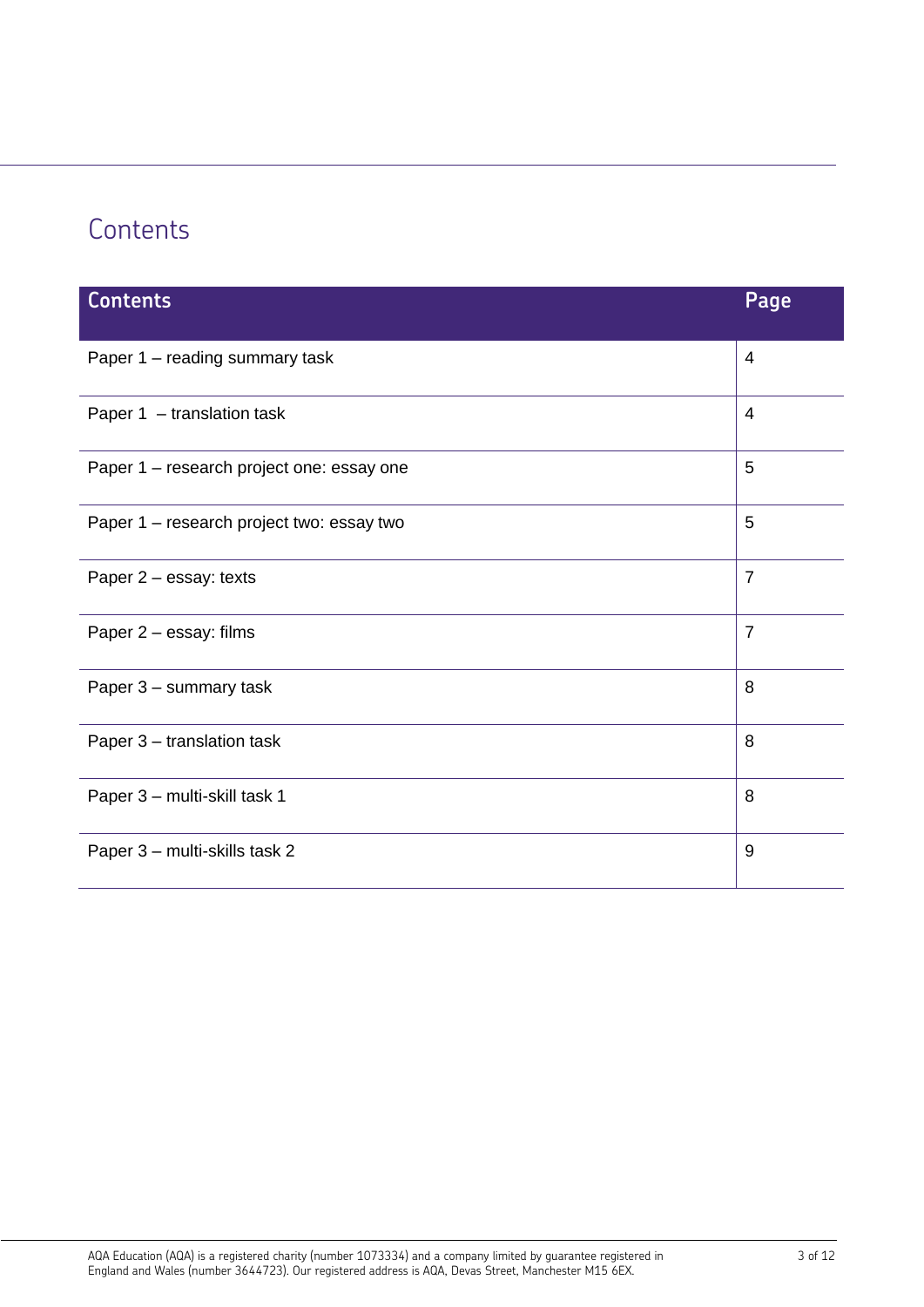# **Paper 1**

## Reading summary task

#### **Examiner commentary**

AO2: This is an example of a highly accurate summary. Apart from one detail missed (the candidate writes about looking for a lost homeland, while the text refers to Skawinski's efforts to find a place which would replace it), all other details are present. Clear and concise summary.

Mark for AO2: 6/7

AO3: the language produced by the student is highly accurate. There is evidence of secure knowledge of grammar and ability to use both appropriate and accurate syntax and vocabulary. Excellent spelling.

Mark for AO3: 5/5

Total marks for the summary: 11/12

# Translation task

#### **Examiner commentary**

AO2: the translation is mostly accurate. There are neither omissions nor additions present, but some incorrectly translated vocabulary eg the sites instead of the web, which meant the loss of two marks. The good level of translation is consistent throughout. The grammar and spelling are both highly accurate and correct.

Marks for AO<sub>2</sub>: 8/10

Total mark for the translation: 8/10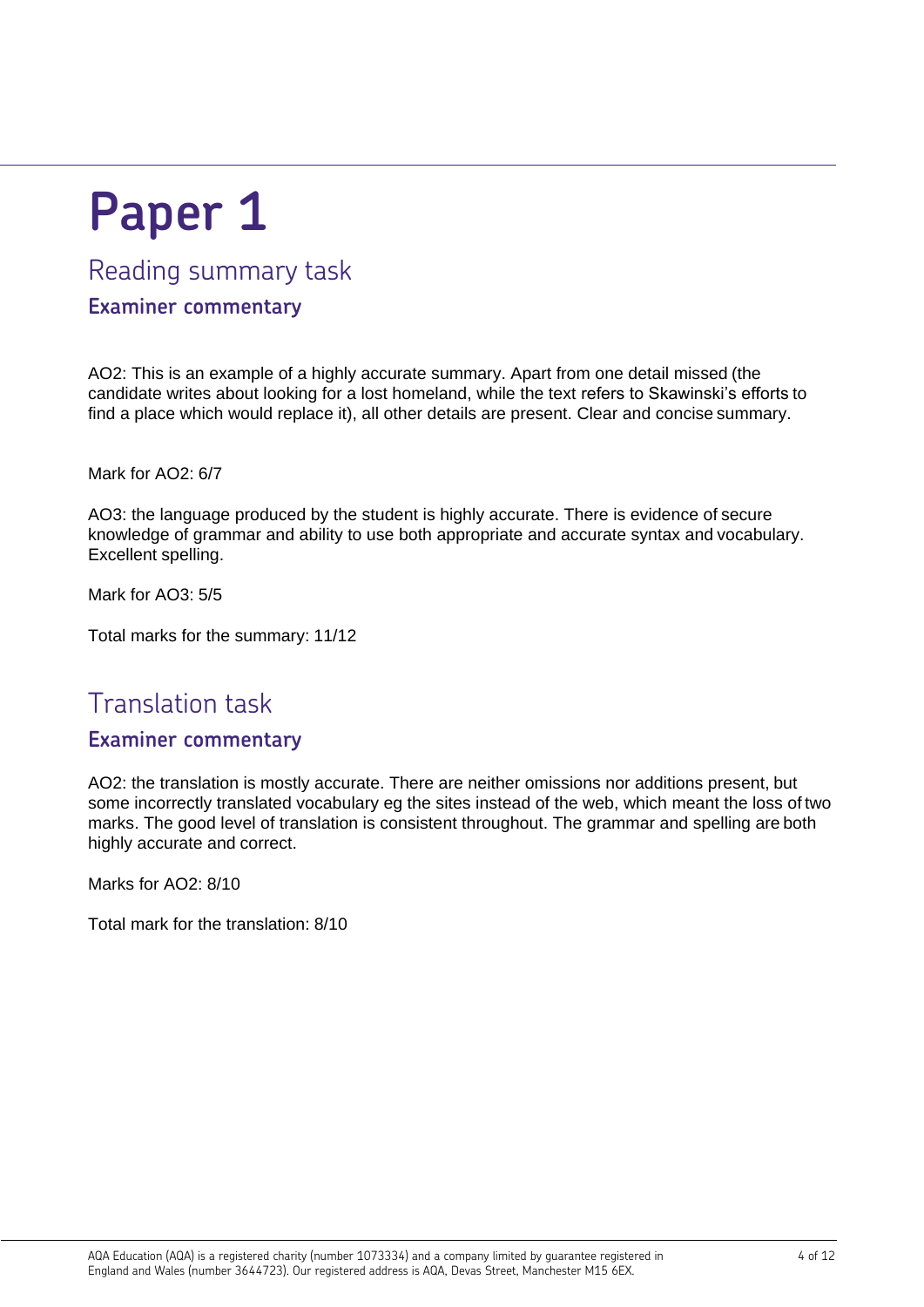# Research project 1 – essay one **Examiner commentary**

AO2: this is an example of a very good evaluation of the topic. The relevant information from the source material has been correctly understood. The additional information and details relevant to the topic are linked to the source text and show a thorough individual research on the reality of day to day life in Poland during the communist regime.

Marks for AO2: 9/10

AO3: the language produced by the student is highly accurate/ there is evidence of secure knowledge of grammar and ability to use both complex and accurate syntax and vocabulary.

Excellent spelling.

Marks for AO3: 10/10

AO4: this is a very good critical and analytical response to the question set. The candidate demonstrates very good knowledge and understanding of the research topic. The essay contains many examples and evidence of how the communist ideology affected life in Poland during the period between 1945 and 1989. However, what could be improved is the link between the ideology and reality and how in the end market economy became an unstoppable force and an ultimate fate of the communist regime.

Marks for AO4: 16/20

Total mark for the research project – essay 1: 35/40

### Research project two – essay two

#### **Examiner commentary**

AO2: this is an example of reasonable evaluation of the research topic. Some of the relevant information in the written source material has been understood. This information has sometimes been linked to research findings, but in most instances that link isn't clear. The essay contains some details and valid points about the Polish resistance movement. The conclusion is clear but brief. Also, the essay is slightly short and would benefit from adding more detailed arguments.

Marks for AO<sub>2</sub>: 5/10

AO3: the language produced by the student is generally accurate, but there are some minor errors, mostly incorrect, although close to correct spellings. There is evidence of generally reasonable grasp of grammar and ability to use complex language is demonstrated often. The vocabulary is appropriate to context and the task. That said, the candidate copied a paragraph from the source material and this has impacted the overall mark.

Marks for AO3: 8/10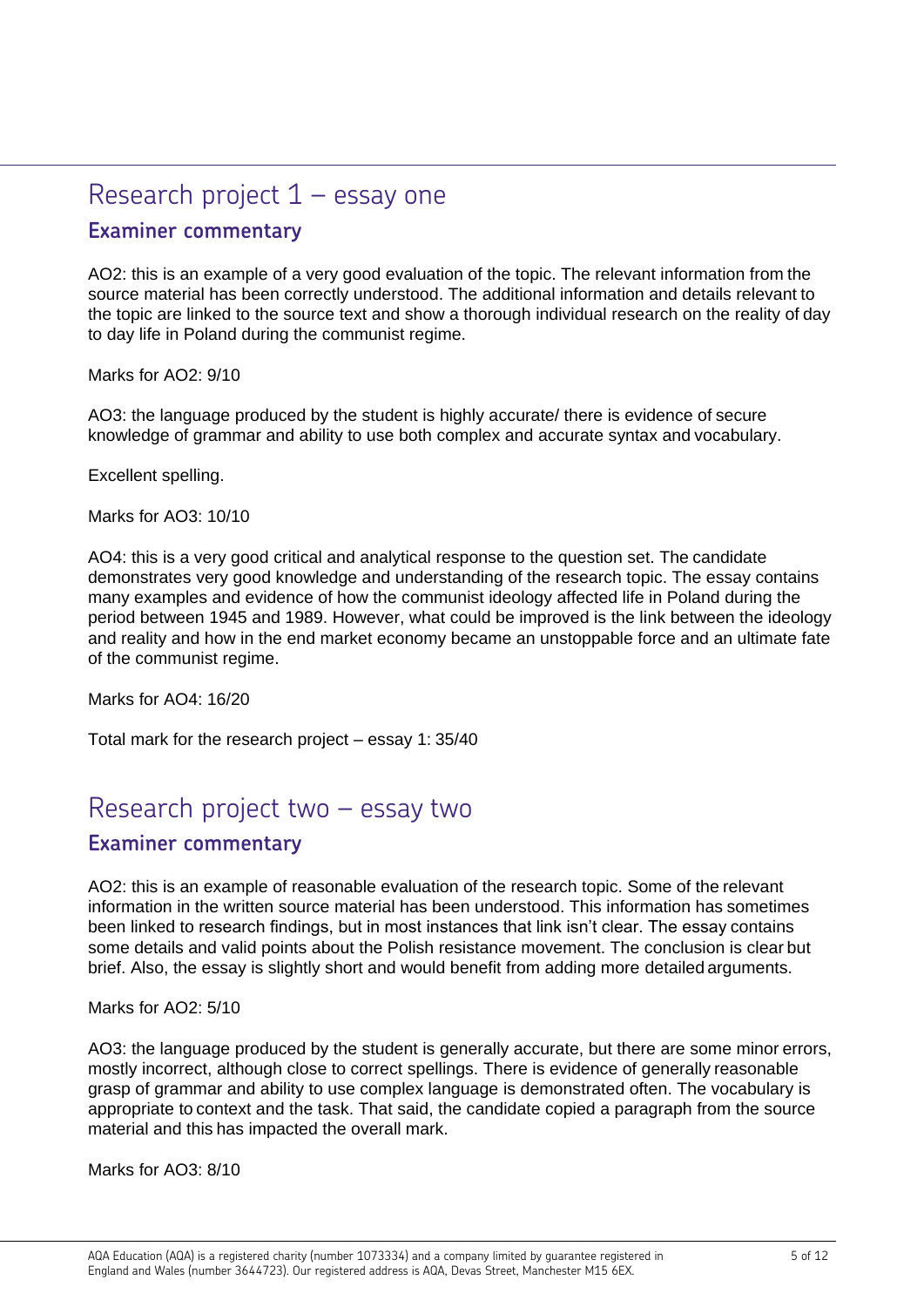AO4: this is a reasonable critical and analytical response to the question set. The candidate demonstrates a reasonable knowledge and understanding of the research topic. The essay contains many examples of activities and historical events that formed the resistance movement in Poland. However, what could be improved is drawing conclusions (for example, whether changing the strategy improved the effectiveness of the movement, what were the reasons behind that change and what was the historical context and consequences of the decisions) and evaluating the topic based on the question above.

Marks for AO4: 11/20

Total mark for the research project two – essay two: 24/40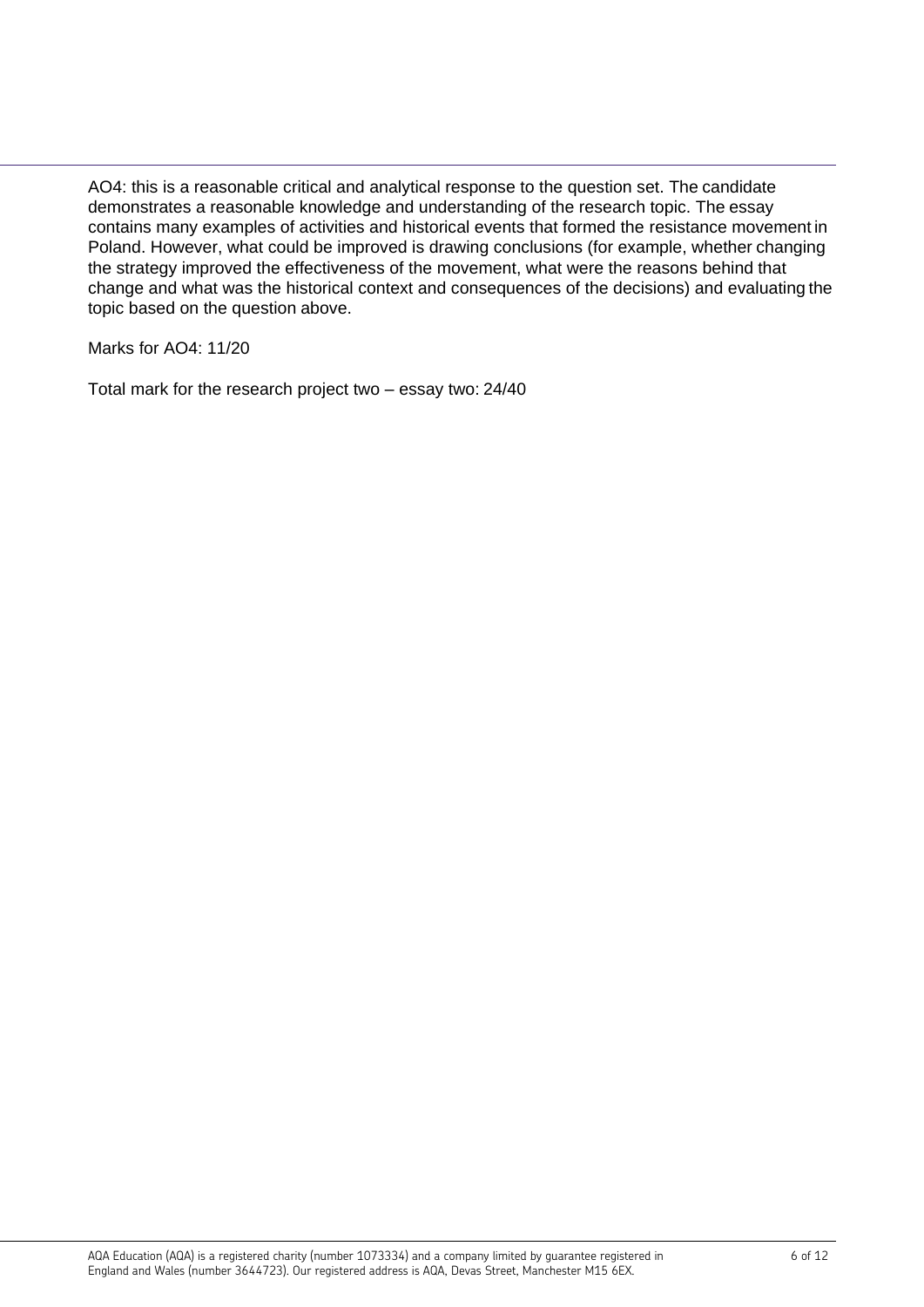# **Paper 2** Essay one – films **Examiner commentary**

AO3: the student's language is mainly accurate and minor errors are rare. It is clear that the student has a secure grasp of grammar and can use language flexibly and accurately. The vocabulary used is complex and appropriate to the context and the task. The student is able to express himself/herself with clarity and high precision.

Marks for AO3: 19/20

AO4: the essay is an example of a very good, if not excellent critical and analytical response to the question set. The student demonstrated an accurate and on the whole detailed knowledge of Kieślowski's film. Three versions of Witek's life are present and analysed (although a couple of more details about the third scenario would be beneficial) and relevant conclusions are drawn. The student's opinions and views are in most cases supported by relevant and appropriate evidence from the film. It is evident that the student is familiar with political, social and cultural context of the film.

Mark for AO4: 17/20

Total marks for the essay: 36/40

# Essay two – texts

#### **Examiner commentary**

AO3: the student's language is mainly accurate and minor errors are rare. It is clear that the student has a very good grasp of grammar and can use language flexibly and accurately. There are some minor errors (incorrect case form eg *bohater "Panny z*…"as opposed to *bohater "Painen z*…"). The vocabulary used is appropriate to the context and the task. The student is able to express himself/herself with clarity and high precision.

Marks for AO3: 18/20

AO4: this is an example of a good critical and analytical response to the question set. It is fairly clear that the student is familiar with both texts, as there are several examples of using relevant and appropriate evidence from both short stories. The evaluation of the issues is good, but the essay would benefit from drawing clearer conclusions eg contrast between love and death, what helped Staś and Bolesław to reconcile, what and who influenced Wiktor's re-evaluation of his life. Having said that, this is an example of a good evaluation of the issues present in two Iwaszkiewicz's short stories.

Mark for AO4: 13/20

Total mark for the essay: 31/40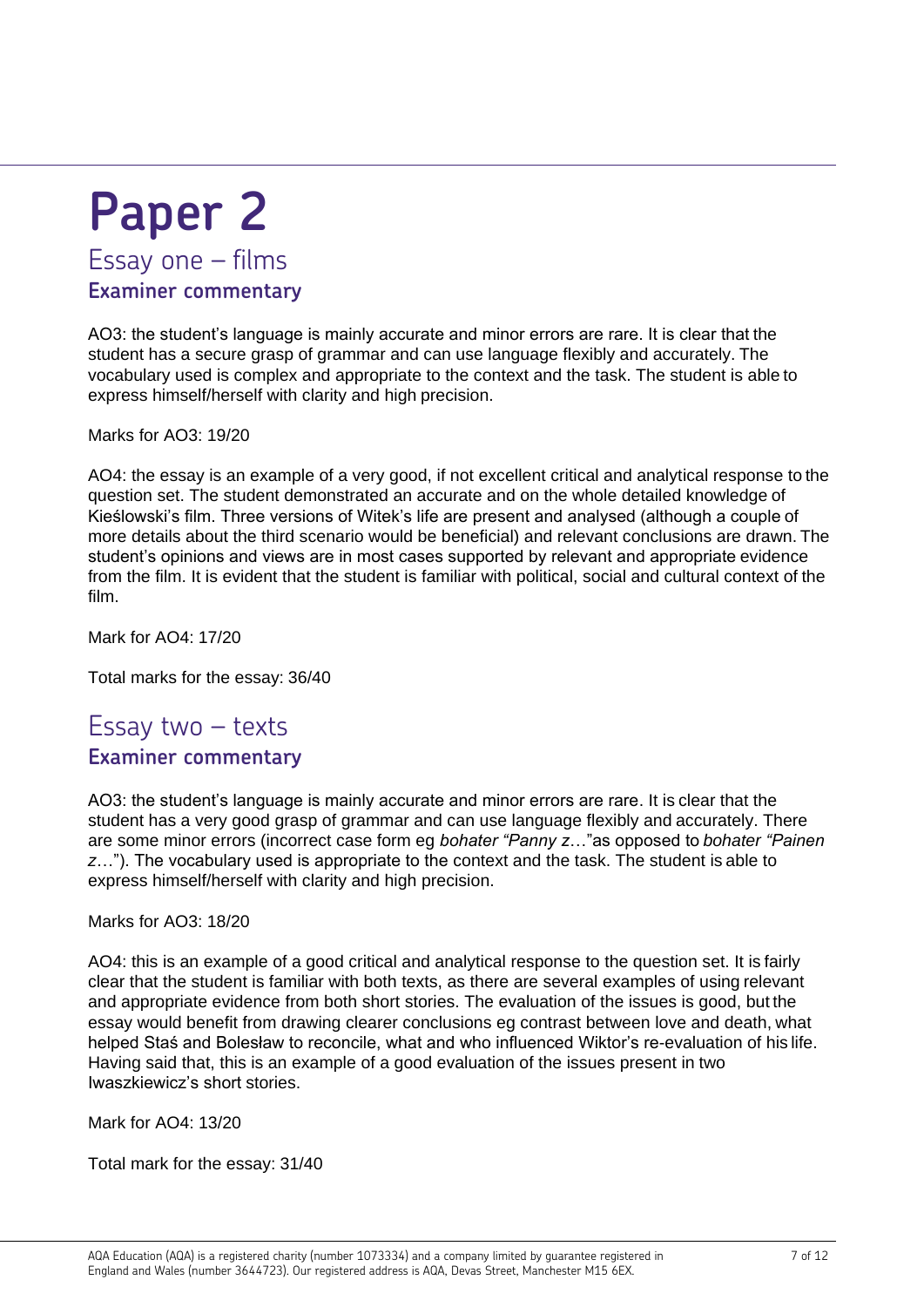# **Paper three**

## Summary task **Examiner commentary**

AO1: this is an example of a highly accurate summary, all required details are present. Clear and concise summary.

Marks for AO1: 7/7

AO3: the language produced by the student is highly accurate. There is evidence of secure knowledge of grammar and ability to use both appropriate and accurate syntax and vocabulary. Marks for AO3: 5/5

Total mark for the summary: 12/12

## Translation task **Examiner commentary**

AO2: the translation is mostly accurate. There are several instances where some details are missed eg *even when sunny* but the translation reflects the meaning of the source accurately. The grammar and spelling are both highly accurate and correct. 26 ticks have been awarded (please see the mark scheme p.6 for accepted translation and p.7 of the same document for the conversion grid) hence the award of 9 marks.

Marks for AO2: 9/10

Total mark for the translation: 9/10

### Multi-skill task one **Examiner commentary**

AO1: very limited evaluation of the spoken source material. There is very little evidence that the spoken source material has been understood, more specifically there is little mention of young people's attitude towards the EU, hence only two marks awarded for this section.

Marks for AO1: 2/10

AO2: as opposed to AO1, this is a very good evaluation of the written source material. There is plenty of evidence of full understanding of the issues raised in the written material. Arguments are summarised clearly and effectively. The student is able to express his own opinions and then draws appropriate conclusions.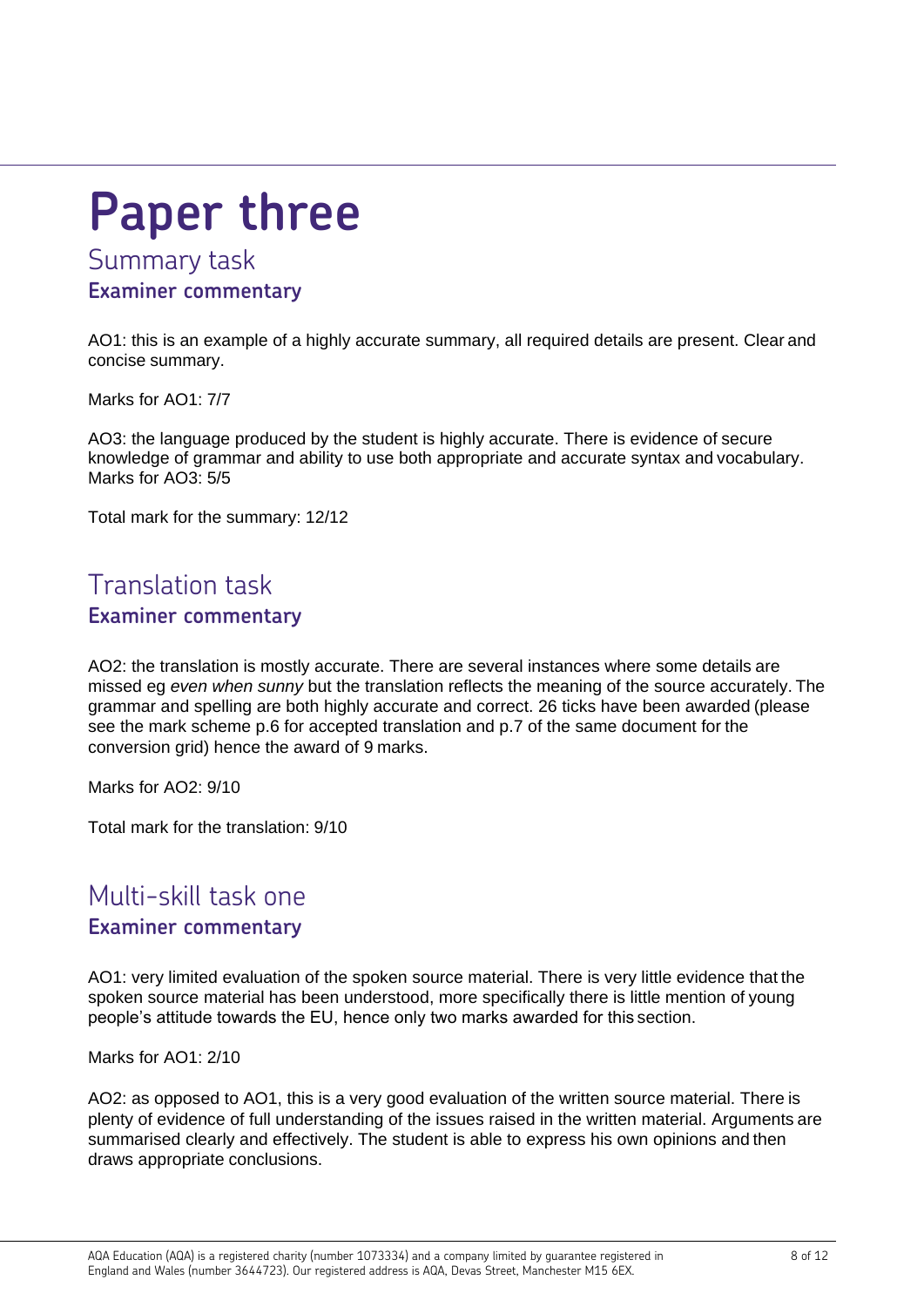Marks for AO<sub>2</sub>: 9/10

AO3: the language produced is highly accurate. The answer shows that the student has a very good grasp of grammar and an excellent lexical repertoire appropriate to the context and the task. Very good spelling and syntax.

Mark for AO3: 10/10

Total marks for the multi skill task one: 21/30

## Multi-skill task two **Examiner commentary**

AO1: reasonable evaluation of the spoken source material. There is some of the relevant information and evidence that the spoken source material has been understood. There is evidence of drawing conclusions (these days, young people think differently) and summarising evidence (student exchange programmes popular amongst both young Poles and other young Europeans), which justifies the award of 5 marks.

Marks for AO1: 5/10

AO2: this is an example of a reasonable evaluation of the written source material. Some of the views and arguments have been effectively summarised and some of the conclusions are correct and appropriate to the topic. Having said that, there is also evidence of incorrect understanding of an argument (*Poland as an EU member has a say in decisions being taken in Brussels* in the text while the student says that *Poland is a part of European community and is able to make her own decisions*) which impacts on the number of marks being awarded.

Marks for AO2: 5/10

AO3: the language produced is generally accurate, but there are some minor errors, including incorrect spellings (*postrzygana, inicjatywni, zamkniente*) or case forms (*z innych kraji*). These errors do not affect communication, but impact on the quality of the essay as a whole. The vocabulary used is generally good and appropriate to the context and the task.

Marks for AO3: 7/10

Total marks for the multi skill task 2: 17/30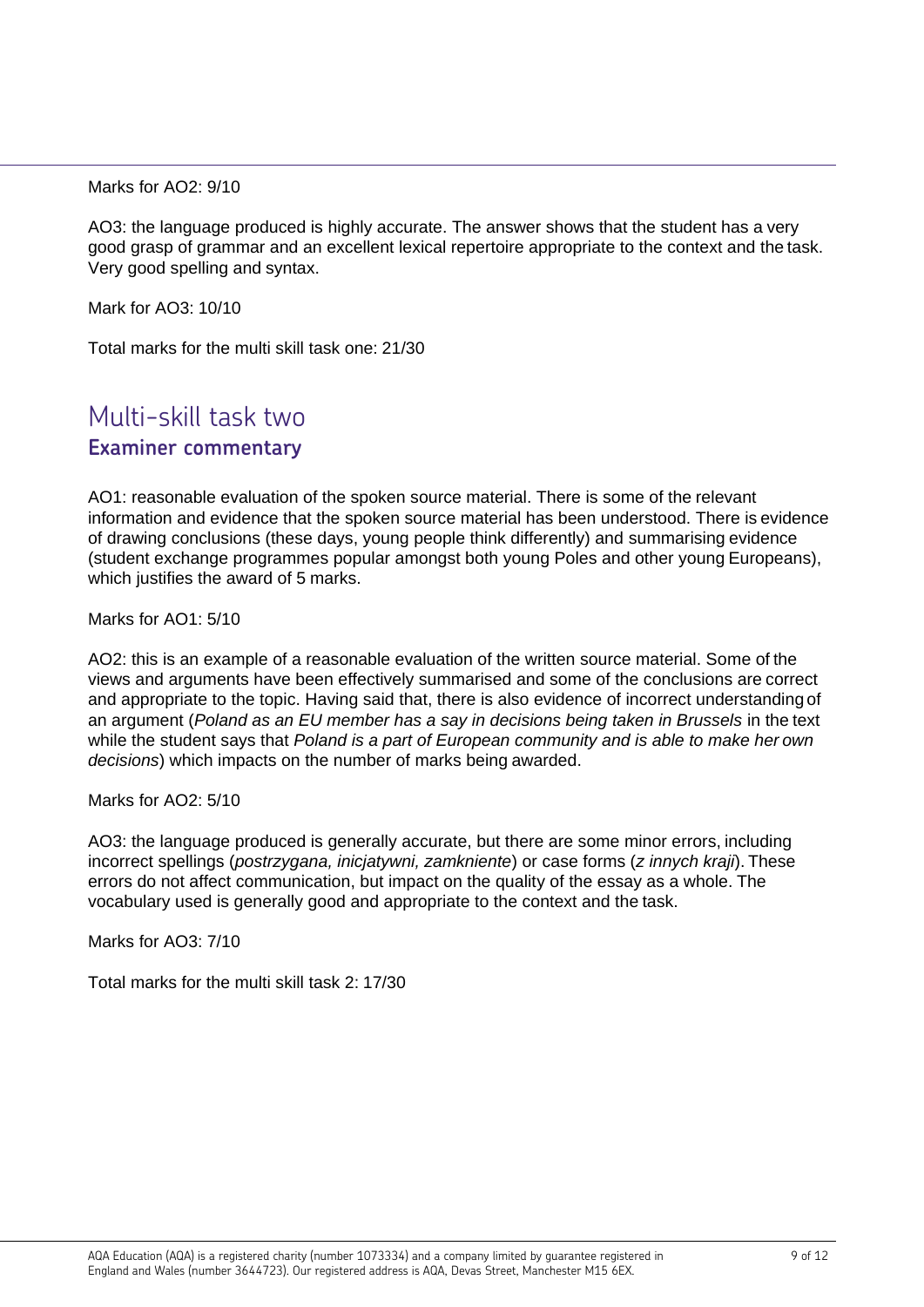# Notes